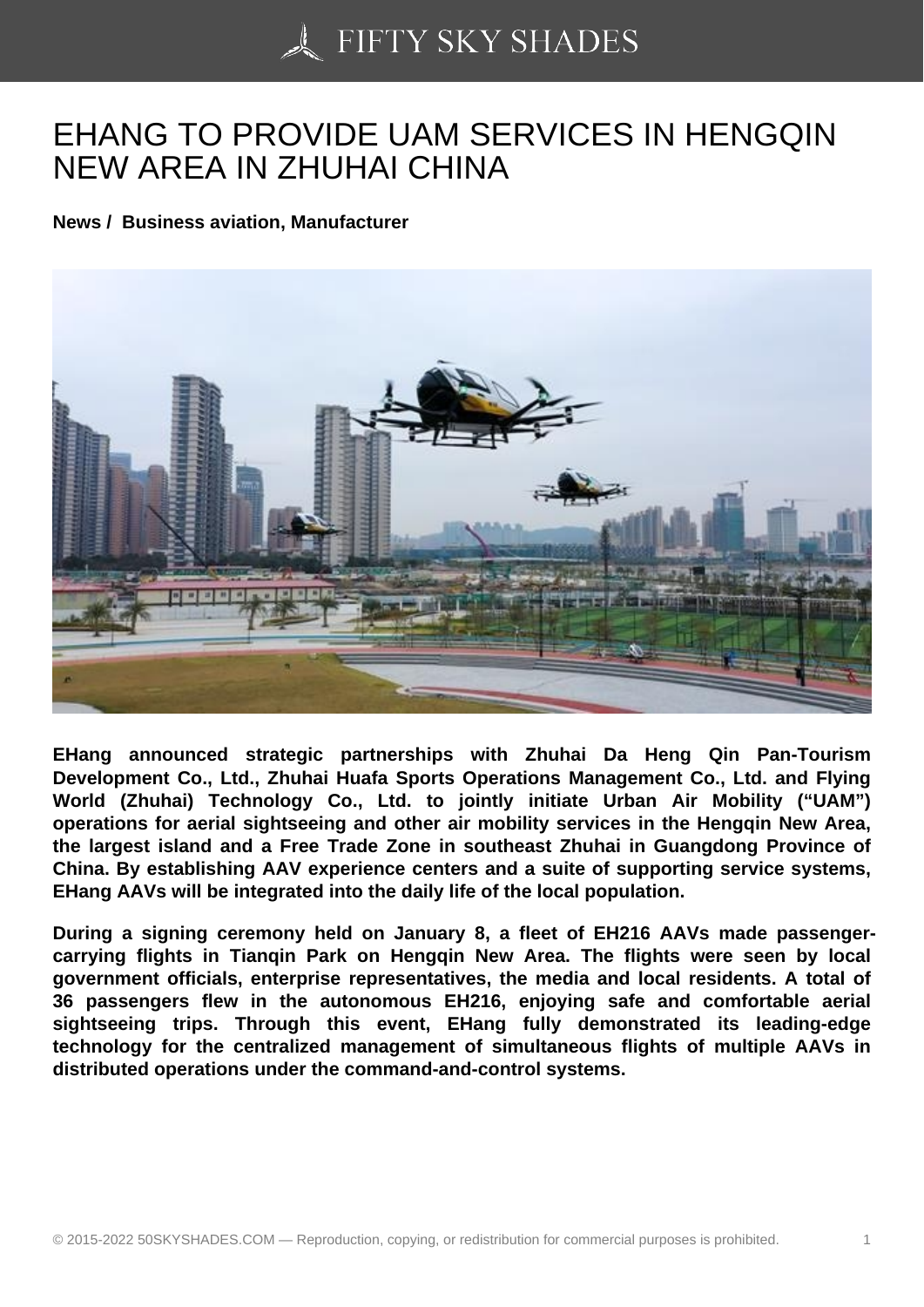

Li Weihui, Deputy Secretary of the Hengqin New Area, said, "We warmly welcome the arrival of EHang passenger-grade AAVs to Hengqin. We believe this new style of intelligent air mobility will have more and better uses and will flourish in our beautiful Hengqin New Area."

Resting on the west bank of the Pearl River estuary, the Hengqin New Area is regarded as the core of Pearl River Delta and boasts a unique geographical location adjacent to Hong Kong and Macau. With an advantageous geographical location, pleasant natural scenery and rich tourism resources, it boasts favorable conditions and market demand for the development of short- and medium-haul urban air transportation. According to the Outline of the Development Plan for the Guangdong-Hong Kong-Macao Greater Bay Area and the Overall Development Plan of Hengqin issued by the State Council of the People's Republic of China, Hengqin will become a demonstration area for in-depth cooperation among Guangdong, Hong Kong and Macao and an international leisure and tourism destination suitable for living, working and travel, accelerating the integrated development of tourism in the Guangdong-Hong Kong-Macao Greater Bay Area.

Lu Ting, CEO of Flying World (Zhuhai) Technology Co., Ltd., commented, "We are excited to cooperate with EHang and other strategic partners. By leveraging EHang's world's leading AAV technology and strong support from local government, we see promising market development potential and are confident that we can integrate air mobility services into the leisure and tourism industry in Hengqin. We believe this effort can gradually expand across the Guangdong-Hong Kong-Macao Greater Bay Area to form synergistic operations and development."